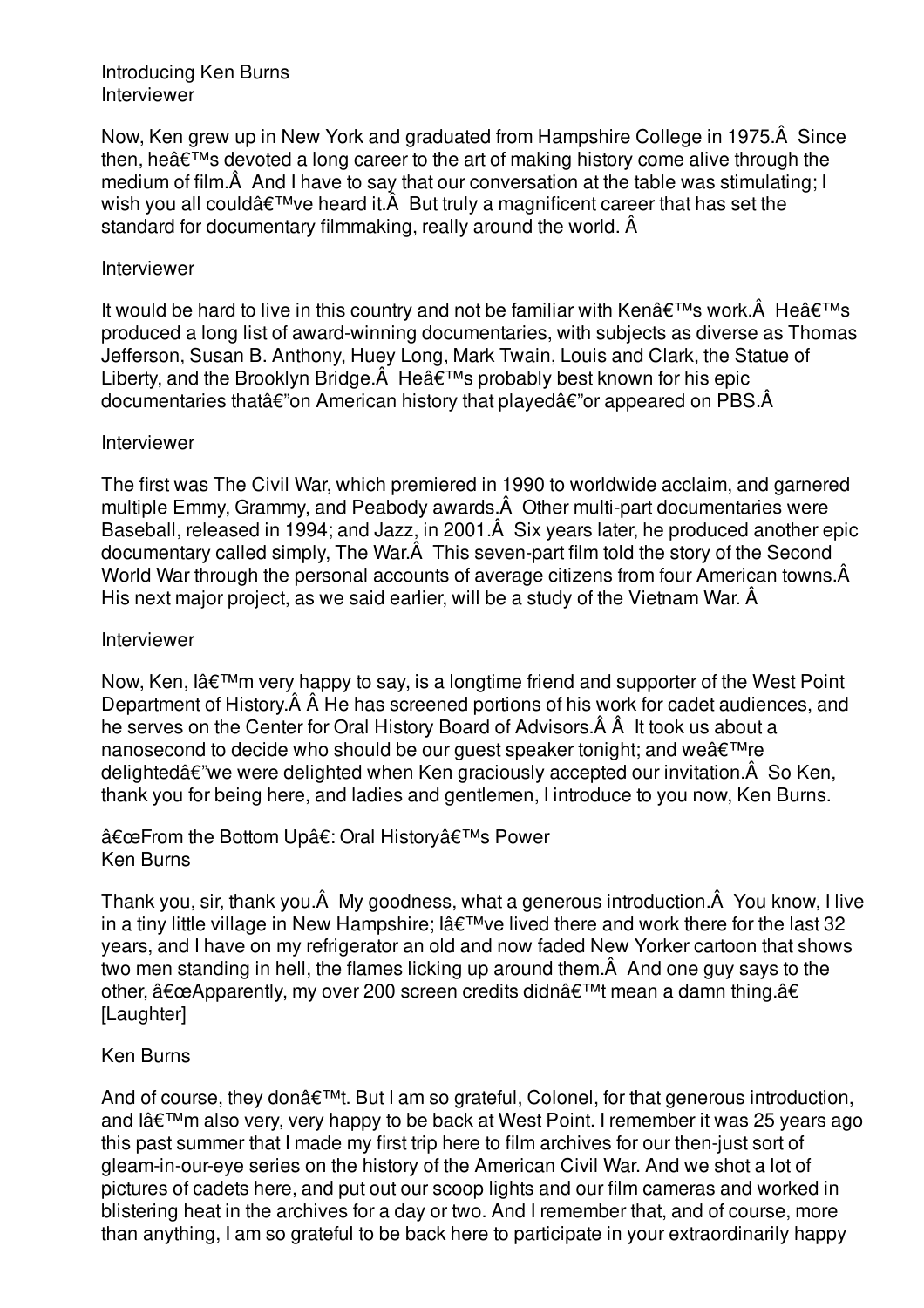event of the grand opening of this Center for Oral History.

# Ken Burns

And I remember also the collaboration we had with The War. We wanted to get it right, and there was only one place in the country where we knew we could go and get it right, and I look forward to pestering you over the next few years as we embark on that. Â Pestering you and your colleague particularly, Matt Moten, who was very helpful in The War, and everyone else I know that's very anxious to help us get it right. So, we're very grateful.

# Ken Burns

And Todd,  $I\hat{a}\in\mathbb{M}$ m so thrilled about tonight and the opening of this extraordinary center. $\hat{A}$ You know, as you can see, the real proof of oral history and its great power is in the clips you saw at dinner, and in what we saw before dinner. $\hat{A}$  There $\hat{a} \in \mathbb{N}$ s nothing better in terms of history than that, Todd, and I congratulate you for what you $\hat{a} \in \mathbb{M}$  ve accomplished.  $\hat{A}$  I particularly want to say that  $I\hat{a} \in T^M$ m so happy to have the opportunity this evening to meet many of the veterans who appeared in the film, and I think I echo everyone in this room to thank you for your extraordinary courage once, in the service of your country, and then your willingness to speak about your experiences $\hat{a}\hat{\epsilon}$ "not always a pleasant or an easy thing to do.Â

## Ken Burns

I am deeply honored and delighted to have this opportunity to speak with you today to  $c$ elebrate the special messages of the past $a \in \mathcal{C}$  our common memory, our common heritage continually directs our way.Â Let us listen.Â Let us listen.Â Too often as a culture we have ignored this difficult but often joyful historical noise, becoming in the process blissfully ignorant of the power those past lives and stories and moments have over this moment, and indeed, our vast, unknown future.Â

### Ken Burns

I am interested in that power of history, and I am interested in its many varied voices.Â Not just the voices of the old top-down version of our past, which would try to convince us that American history is only the story of great men, capital G, capital M. Â And certainly not just those pessimistic voices that have recently entered our studies $\hat{a}\epsilon$ "voices which seem to say that our history, our American history, is merely a catalog of white European crimes. Â

### Ken Burns

We must be interested in listening to the voices of a true, honest, complicated past, that is unafraid of controversy and tragedy, but equally drawn to those stories and moments that suggest an abiding faith in the human spirit, and particularly the unique role this remarkable republic has played in the positive progress of mankind.Â That is, of course, at the heart of what we $\hat{a} \in \mathbb{M}$  ve struggled to do over the last 35 years with our documentary films $\hat{a} \in \mathbb{M}$  what this center will continue to do for a long time  $\hat{a} \in \hat{a}$  celebrate, in the best way possible, the bottom-up stories of this country. A This is of educational value, not just to cadet and citizen, but as you can see tonight, to documentary filmmakers as well. Â That was an extraordinary film that you made. A I look forward to seeing the second half, and just happy to share this evening with the extraordinary filmmakers here. Â

War Happens Inside a Man Ken Burns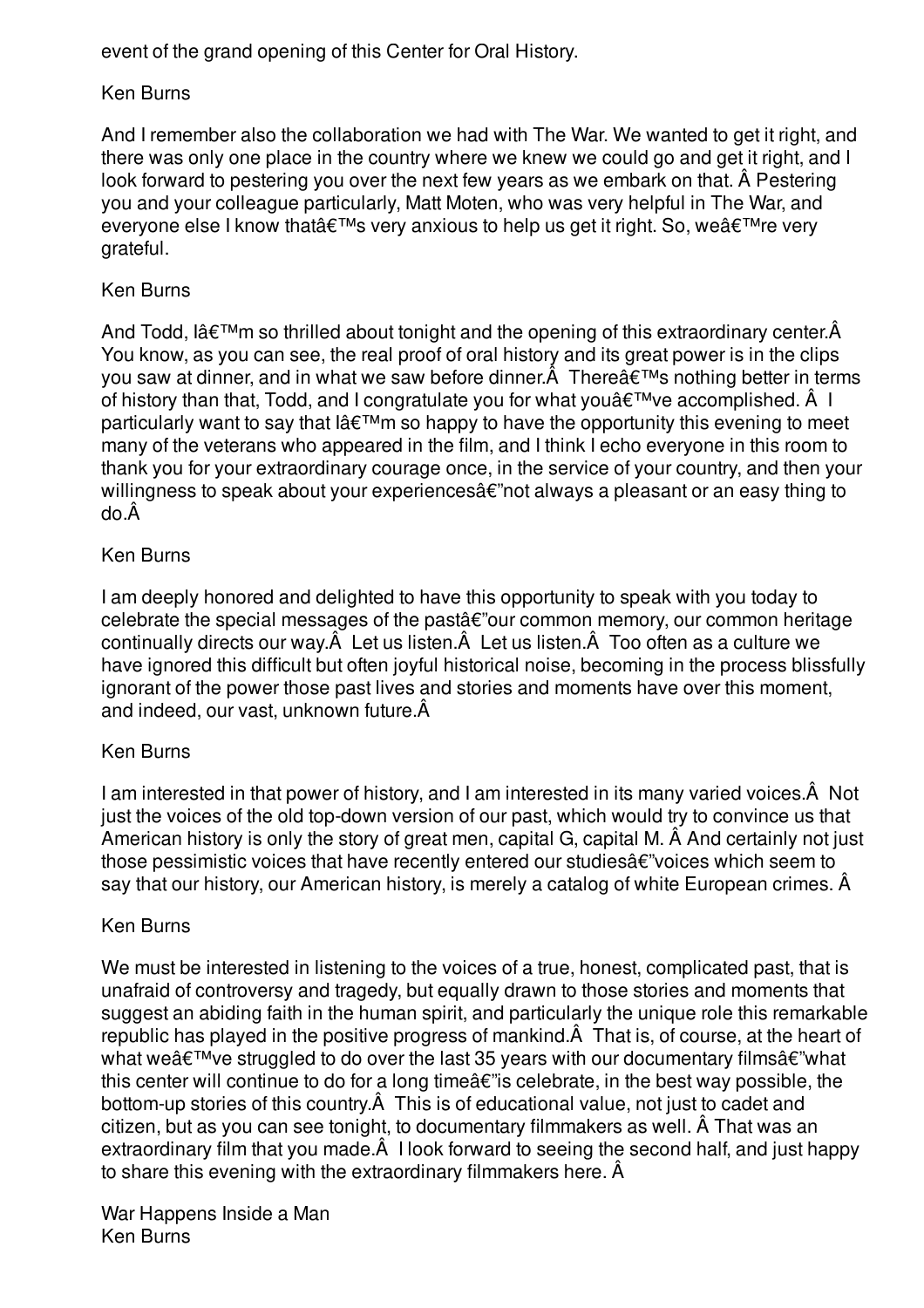Listen: as World War II drew to a close in the spring of 1945, the CBS Radio correspondent Eric Sevareid was troubled. He  $\hat{\mathbf{a}} \in \mathbb{M}$  been reporting on the fighting for four years nowâ€"had witnessed the fall of France, parachuted into the Burmese jungle, struggled to keep up with G.I.s as they battled their way toward Rome, and then across southern France. And he had done his best to convey to his listeners back home all that he saw and heard along his way. But he was haunted by a sense that he had failed.  $\hat{a} \in \infty$ Only the soldier really lives the war,  $\hat{a}\in \text{hold}$  his audience.  $\hat{a}\in \text{cell}$  journalist does not. He may share the soldier's outward life and dangers, but he cannot share his inner life, because the same moral compulsion does not bear upon him. The observer knows he has alternatives of action. The solder knows he has none.â€

## Ken Burns

But then he went on.  $\hat{a}\epsilon \in W$ ar happens inside a man, $\hat{a}\epsilon$  he said,  $\hat{a}\epsilon \in W$  and that is why, in a certain sense, you and your sons from this war will be forever strangers.â€ Forever strangersâ $\epsilon$ "but then he went on:  $\hat{\alpha} \epsilon \in \epsilon$  the miracle of art and genius, in later years, two or three among them can open their hearts, and the right words come out, then perhaps we shall know a little of what it was like, and we shall know then that all the present speakers and writers hardly touch the story.â€

### Ken Burns

Our film series The War that Lance mentioned, the work that we have seen this evening, the fine work that this center will continue to do for decades to come, was created $\hat{a}\epsilon$ "is created in that spirit. And hope that we could, if only for a few moments, permit our husbands, fathers, and grandfathers to return to us no longer strangers, their inner storms, if only for a second, calmed by sharing with us their most honest recollections of war. Â This is the genius of a bottom-up history.

### Ken Burns

You know, for most of the life of our republic, the way we have formally told our history was from the top-down. And we have neglected the infinitely interesting stories of ordinary people, as they did the fighting and the dying in wars, as they did the living in almost every aspects of our life. And this is what the whole purpose, the whole science, the whole art of oral history is about: capturing these ephemeral moments, these fleeting experiences that don $\hat{\mathbf{a}} \in \mathbb{M}$ t make it into the textbooks, and find that, in fact, the textbooks are enriched by this kind of bottom-up view.

#### Ken Burns

As a nation, we collectively search our past continually for heroes, mentors, and guides, and trust in their example to lead us through the most difficult of times. So many different things threaten the fragile coalition, the invisible and sometimes unspoken compact that binds us all together.  $\hat{A}$   $\hat{a} \in \mathbb{C}$ That the resources of the present seem inadequate, $\hat{a} \in \mathbb{C}$  as Abraham Lincoln said,  $\hat{a} \in \text{ceto}$  our needs. $\hat{a} \in A$ nd we turn to those distant figures to help us comprehend the whole.

### Ken Burns

Nowhere is the need for this advice greater, or the stakes higher, than when our country is facing the daunting specter of war, whether it is the Revolution that made us, or the devastating internal struggle of our Civil War, or the current actions in the Middle East. War sets our republic vibrating in often dangerous and unexpected and unintended ways. And we seek desperately to understand the mysterious, inscrutable, sometimes even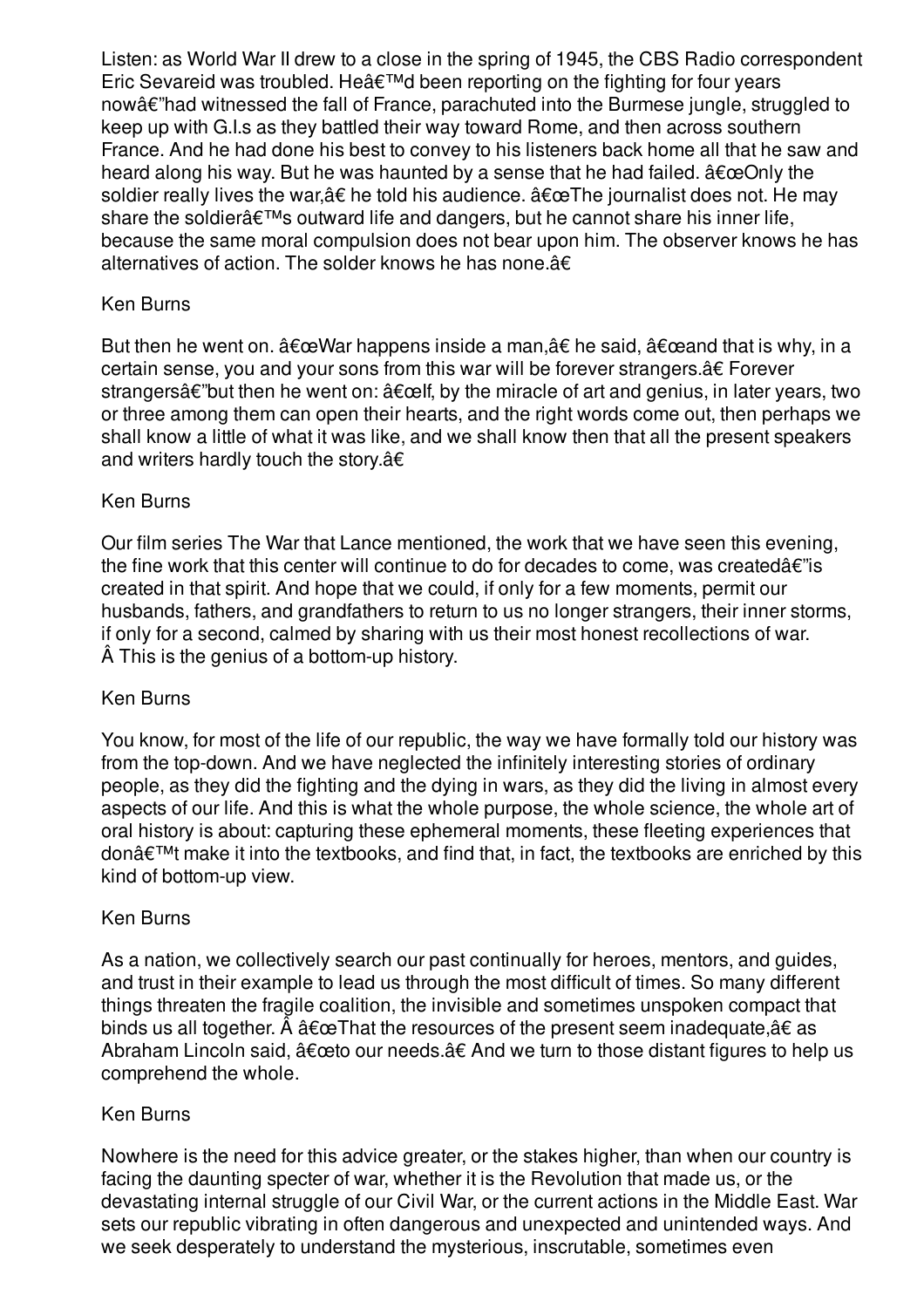transcendent elements that force their way to the surface when human beings kill each other in great number $a \in \mathbb{R}^n$  that is to say, when human beings go to war.

### Ken Burns

It is not, ladies and gentlemen, enough to be against war. In a world where so much evil does exist, where human nature itself propels people into defensive postures and then aggressive action, there is no chance that wars will simply disappear just because we hope it will be so.  $\hat{A}$  Indeed, our own history shows us that wars $\hat{a}\in\hat{B}$  some wars $\hat{a}\in\hat{B}$  had to be fought. And still the contradictions and paradox of armed conflict confound us at every turn.

### Realizing the Possibility to Share Interior Stories Ken Burns

Our series on the Civil War that was broadcast 21 years ago this fall began with a quote from Oliver Wendell Holmes, Jr. He had been wounded six times during that conflict, and would go on to serve his country once more as a Justice of the Supreme Court. He said, "We have shared the incommunicable experience of war. We have feltâ€"we still feel $\hat{a}\epsilon$ "the passion of life at its top. In our youths, our hearts were touched with fire. $\hat{a}\epsilon$ Holmes was struggling himself to put into words, performing a kind of oral history, a gift to the rest of us, what every soldier who has faced combat knows in his or her guts: that paradoxically, when your life is most threatened, when violent death is possible at any moment, everything is vivified. Â The intensity of experience, heightened to a level not felt in ordinary life. War creates a terrorâ $\varepsilon$ "an excruciating, unbearable terror, to be sureâ $\varepsilon$ "that is not only tragic and repellent, but understandably compelling, and sometimes, incredibly, for some, even attractive.

# Ken Burns

It is an almost indescribable feeling that survivors of war from the beginning of human history have found overwhelming, intimidating, haunting, yet also seductive and spellbinding. We are compelled, and our pursuit of oral history permits us the possibility to tell that interior story  $\hat{\alpha} \in \hat{\beta}$  the story that has only been, for the most part, the work of fiction. We have the possibility now. We have the tools. We have the resources. We have the ability and the talent, clearly, to be able to go and ask those questions of survivors that Eric Sevareid so desperately hoped would come to the surface  $\hat{\alpha}$  to ask them to come and speak to us about their experiences.

# Ken Burns

If you had a chance to watch our series on the Second World War, called The War, you met 50 or so human beings who are forced to descend into the madness of global war, all of whom you will know by the end of the last episode, I hope, almost like family members. These will not be the traditional top-down heroes we are usually presented with $\hat{a}\epsilon$ "the generals, presidents, and statesmen; prime ministers and field marshals, who tend to recede from our understanding, just as they ascend to that pantheon of Great Men, capital G, capital M.

# Ken Burns

No, these are folks you might be having Thanksgiving with, later next month $\hat{\alpha}\epsilon$ "men whose stories of war are just now being told. This is a film that we could not have made 15 years ago. They just weren't talking yet. And this is a film we will not be able to make in five or so years. It will be, as the accountants say, "an actuarial impossibility.†The Second World War will shortly become the province of historians, and no matter how good they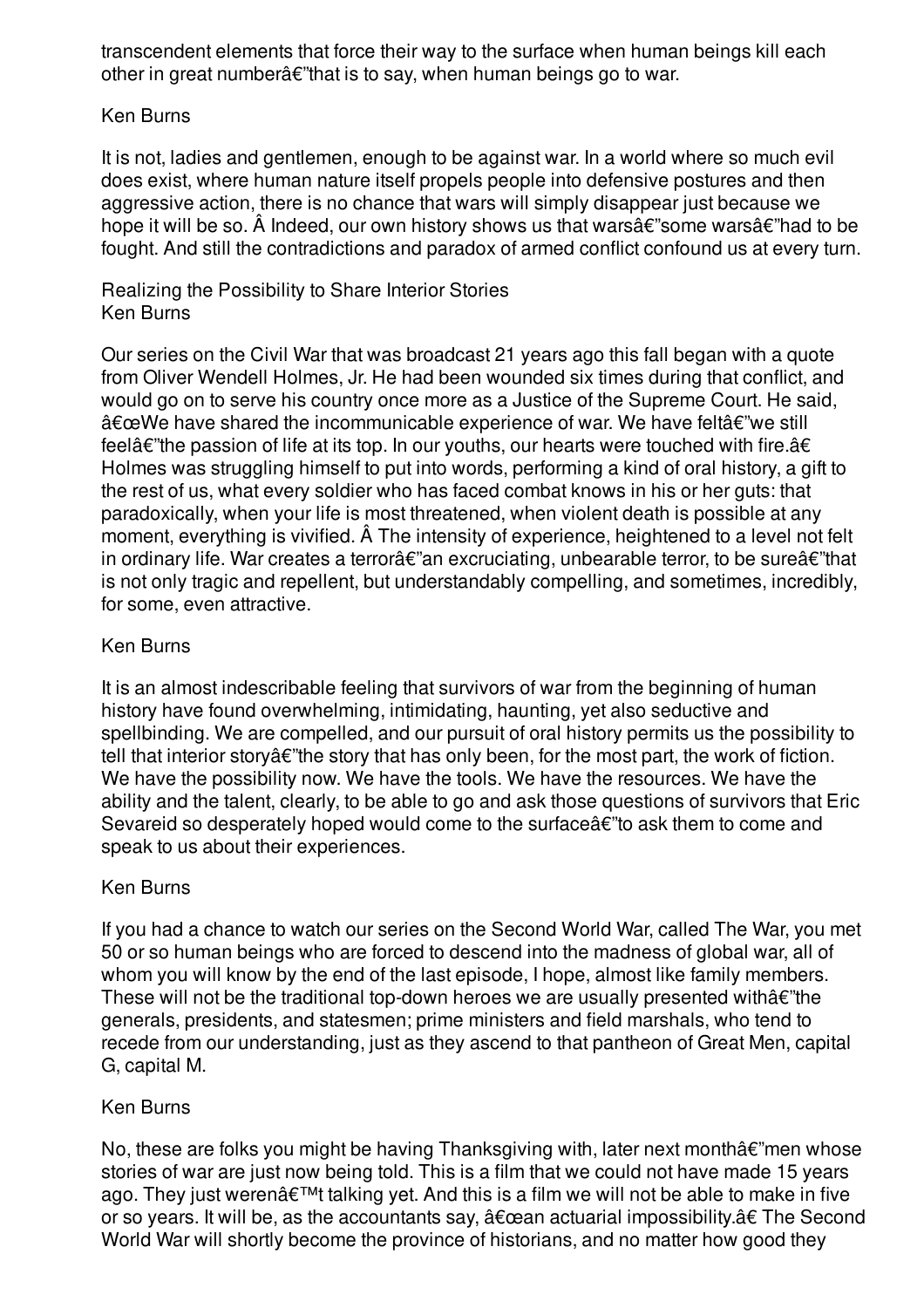are $\hat{\mathbf{\alpha}} \in \mathbb{R}^n$  and there  $\hat{\mathbf{\alpha}} \in \mathbb{R}^n$  lots of good historians out then  $\hat{\mathbf{\alpha}} \in \mathbb{R}^n$  they will necessarily have to abstract things.

## Ken Burns

But here, now, most of the people who narrate our account of the most complex conflict in human history come not from the Centers of population and power in the United States, but from four geographically distributed, essentially randomly-chosen, to some extent isolated, towns: Luverne, Minnesotaâ $\varepsilon$ "tiny Luverne, Minnesota; Sacramento, California; Waterbury, Connecticutâ€"just down the road, and Mobile, Alabama. Where our Civil War narrative had focused primarily on the main players, like Abraham Lincoln, while trying not to sacrifice an appreciation of what the privates were doing, the story of the Second World War, the work of this center, is different, told almost exclusively from the perspectives of those who did the actual fighting and dying, as well as those back home who waited for their loved ones to return. In short, if you weren't in combat on the front lines, you are not in our film.

## Ken Burns

Through the eyes of our witnesses  $\hat{\alpha} \in \hat{\beta}$  monday morning quarterback, no armchair historians dispensing safe, avuncular opinion, it is possible, I believe, in moments, to sense how our whole country got up in that now-distant war. These towns could, of course, be any four towns. How the nation reacted to the news of the attack, so much like  $9/11\hat{a}\epsilon$ "that Pearl Harbor moment $\hat{a} \in \hat{B}$  and  $\hat{B}$  moment sponsored in a lot of the people we interviewed a memory of Pearl Harbor that often permitted them to access memories and stories they put aside: how their sons were mobilized and sent off to war; how the progress of that war unfolded in newspapers, magazines, and at the Saturday afternoon movies, where the newsreels would be shown; what battles were like at street level, from the ground-up; how those who remained at home worked and worried and grieved in the face of the struggle; how innocent young men who had been turned into professional killers adjusted to a world without war; and how the four towns and its people were permanently transformed by the Second World War.

### Ken Burns

By concentrating on the specific, we had hoped that we made it possible to better receive the universal, to comprehend the whole, because we are invested $\hat{a}\epsilon$ "deeply and emotionally invested $\hat{a}\epsilon$ "in the particular. This is the work of oral history. This is the only thing that provides us the real access to the past, the individual experiences that transcend that.

### The Perpetual Motion Machine of History Ken Burns

And if we had one deeply important understanding that came out of our series as we began to approach the bottom-up story of the Second World Warâ€"indeed, as we had tried to do years before in The Civil War with the diaries and the journals of soldiers $\hat{a}\epsilon$ "we came to understand, watching these citizen-soldiers, watching these ordinary people, that there are no ordinary people. That we are all invested with a divinityâ€"that our individual experiences matter, particularly in this country.

# Ken Burns

And when I watch what has been going on today, this evening, with you all, the extraordinary opportunity to just join, if only for a few moments, your extraordinary efforts,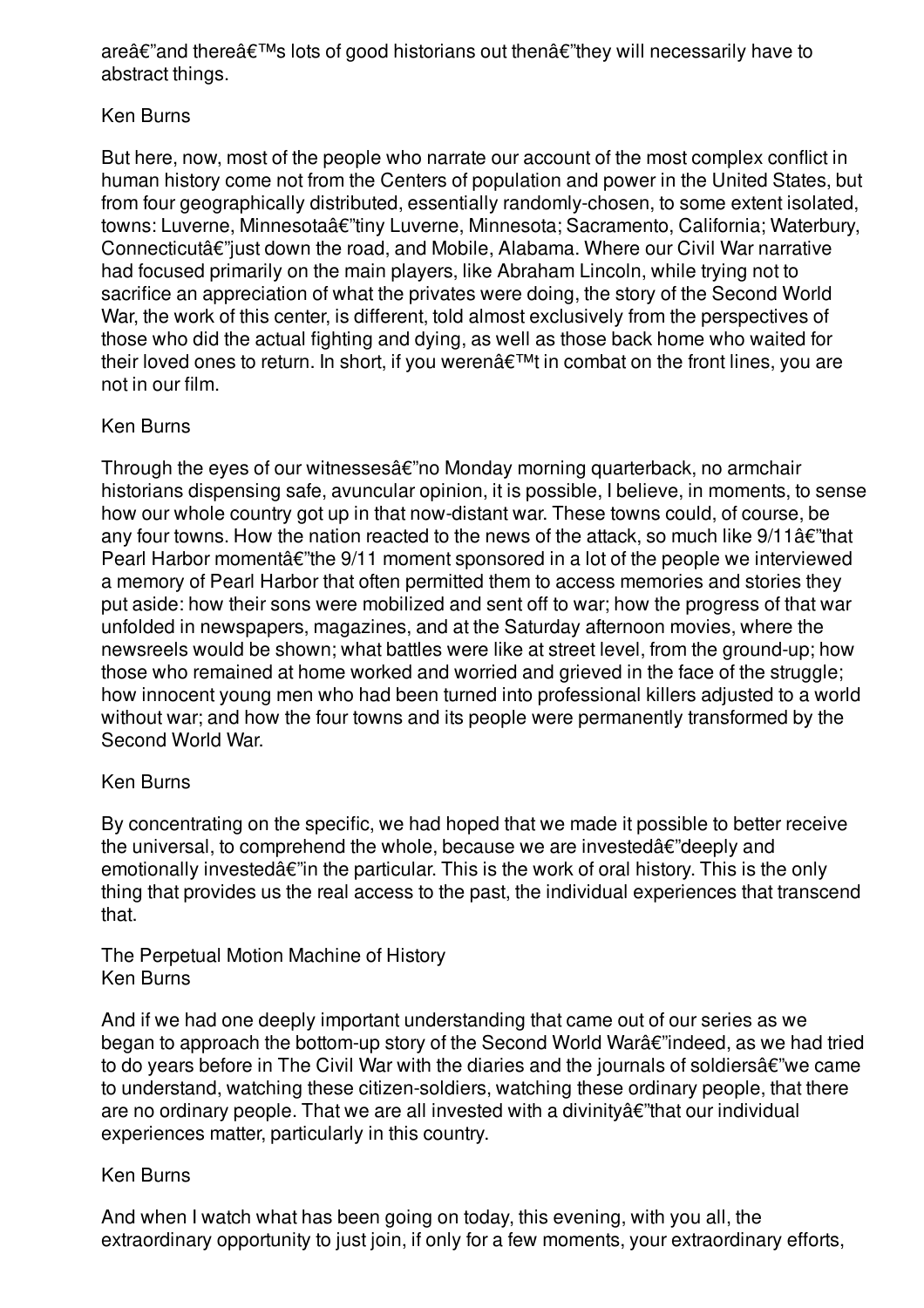$I\hat{a} \in I^M$ m reminded of an amazing pursuit, a folly, many called it, in the 19th century, and before that, the 18th and 17th, where men of religion and men of science attempted to do what nobody else had been able to do. And that was create a perpetual-motion machine. Many people tried; some went insane, some died trying, and produced, of course, the damnedest contraptions $\hat{a}\hat{\epsilon}$ " and none of them, of course, worked.

#### Ken Burns

But when we think about the extraordinary passion and dedication that this institution here, the United States Military Academy, does $\hat{a}\epsilon$ "when we think about the ideals that propel the young men and women who now come in the service of their country  $\hat{\alpha} \in \mathbb{R}^n$  we realize the perpetual-motion machine is our Constitution and the ideals behind us. And that what the imperatives of this Oral History Center, what, indeed, my work has been about, is try to capture, at its most fleeting moments, the power of those so-called ordinary lives; to reveal to us this magnificent perpetual-motion machine, which is, I hope, with his divine blessing, the United States of America. Thank you so much.Â [Clapping]

#### Generosity Drives the Center Interviewer

As one of my classmates sitting at my table just said,  $\hat{a} \in \mathbb{C}$ That $\hat{a} \in \mathbb{R}^m$ s going to be a hard act to follow.†[Laughter] l'm not even going to tryâ€"Ken, thank you so much for those compelling remarks, and to add my voice to several others tonight, thank you all for being here. But most importantly, thank you all for what you have done, and what you continue to do for West Point and for the Center for Oral History. I think from what little you $\hat{\mathbf{\theta}} \in \mathbb{R}^{T}$  ve seen so far tonight you see the real power of the Center, both as a tool for educating the Corps of Cadets, but also as an incredible way of telling the story of West Point and its graduates to the entire world, simply with the click of a mouse. Todd Brewster asked me allâ $\epsilon$ "asked me to remind youâ $\epsilon$ "apparently there was some question about thatâ $\epsilon$ "that the web site is WestPointCOH.org. And as he said earlier, they are busy uploading a lot of interviews to it.

### Interviewer

Now, my primary function here tonight is administrative. I think I have one administrative announcement, and that is that those of you that are going to participate in tomorrow  $\hat{\mathbf{a}} \in \mathbb{R}^N$ activities, if you are staying in the hotel, there will be a van or vans right out in front of the hotel. Â You should be on those by about 8:30 in the morning. They will take you up to the chapel for the organ recital. Those of you who are not staying in the hotel $\hat{\alpha}\in\mathbb{V}$  you $\hat{\alpha}\in\mathbb{V}$  re staying somewhere else, and you $\hat{\mathbf{a}} \in \mathbb{R}^n$ re going to participate tomorrow $\hat{\mathbf{a}} \in \mathbb{R}^n$ there will be transportation spotted for you in the parking lot, you know, across the street, just past after you go through the big security tent there. Did I get that right, Nicole?

#### Interviewer

Goodâ€"alright. As a fundraiserâ€"lâ€<sup>™</sup>m Freed Lowery, by the wayâ€"lâ€<sup>™</sup>m a major gifts fundraiser.Â I feel compelled to do my work here. As Lance mentioned at the beginning of the evening, the goal, of course, is to fully endow the Center for 11.5 million dollars. We struggled for the first couple of years. You know, timing is everything, and we started doing this just at the time the economy decided to go in the tank. But  $\hat{a} \in \mathbb{M}$ m really happy to say that we $\hat{a} \in \mathbb{M}$  ve picked up a lot of traction in the last year or so. And we are a little under halfway now in terms of pledges towards that \$11.5 million endowment.

Interviewer